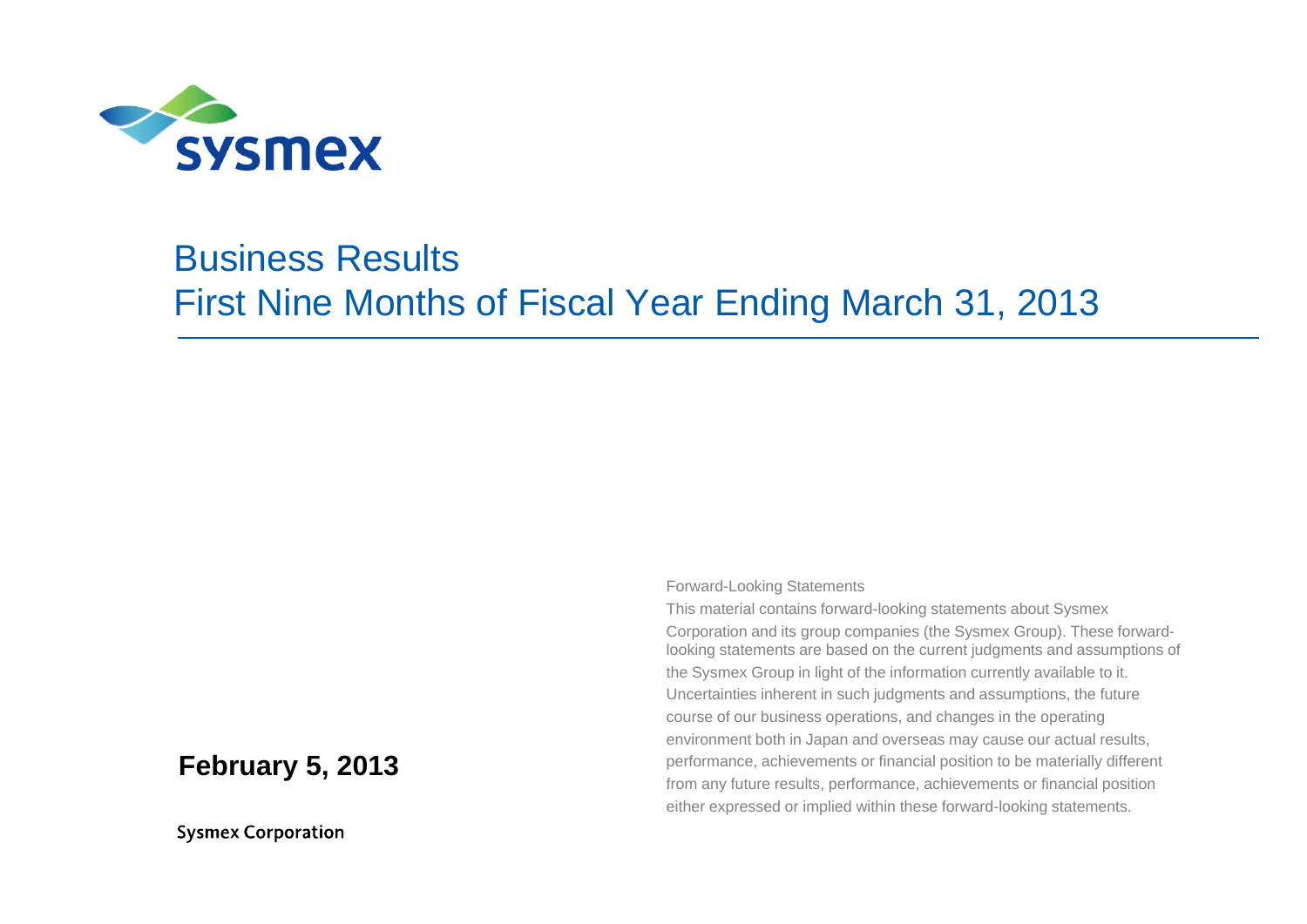### Financial Highlights



(Billions of yen)



|                      | First nine months of<br>fiscal year ending<br>March 31, 2013 |              | First nine months of<br>fiscal year ended<br>March 31, 2012 |       | <b>YOY</b><br>(Previous<br>$\text{period} =$ |
|----------------------|--------------------------------------------------------------|--------------|-------------------------------------------------------------|-------|----------------------------------------------|
|                      | <b>Results</b>                                               | <b>Ratio</b> | <b>Results</b>                                              | Ratio | 100%)                                        |
| <b>Net Sales</b>     | 101.3                                                        | 100%         | 96.9                                                        | 100%  | 104.6%                                       |
| <b>Cost of Sales</b> | 37.5                                                         | 37.0%        | 35.7                                                        | 36.9% | 104.9%                                       |
| SG&A                 | 48.6                                                         | 48.0%        | 47.4                                                        | 49.0% | 102.5%                                       |
| Operating<br>Income  | 15.1                                                         | 15.0%        | 13.6                                                        | 14.1% | 111.3%                                       |
| Ordinary Income      | 15.5                                                         | 15.4%        | 13.2                                                        | 13.6% | 117.7%                                       |
| Net Income           | 9.5                                                          | 9.4%         | 8.5                                                         | 8.9%  | 110.9%                                       |

Net sales: Sales remained firm, despite the impact of yen appreciation against the euro and cautious purchasing in the United States and China.

Operating income: Income was affected by yen appreciation, but operating income rose due to the effect of higher sales and efforts to curtail SG&A expenses.

Non-operating balance: The forex gain was ¥0.09 billion (¥0.75 billion loss in the corresponding period of the preceding fiscal year).

 $\blacktriangleright$  Yen appreciation reduced net sales ¥1.35 billion and operating income ¥1.62 billion. Note: At the exchange rates prevailing one year earlier, net sales would have been up 6.0% year on year, and operating income up 23.2%.

> Capital expenditure: ¥6.79 billion Depreciation and amortization: ¥5.77 billion R&D expenditure: ¥8.87 billion

**Sysmex Corporation** 

Copyright 2012 by Sysmex Corporation

110.6

1EUR 102.2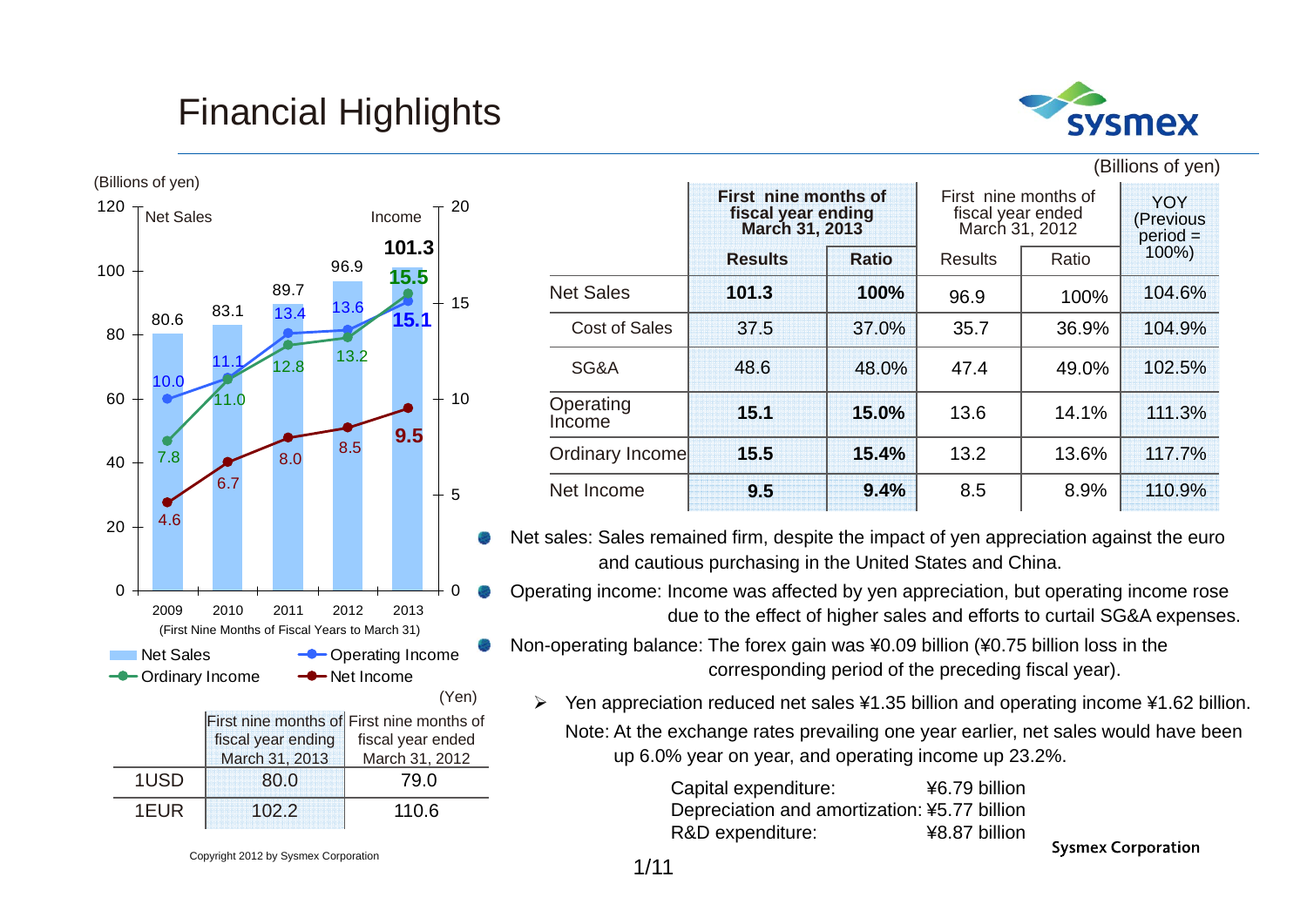

(Billions of yen)



**Sysmex Corporation**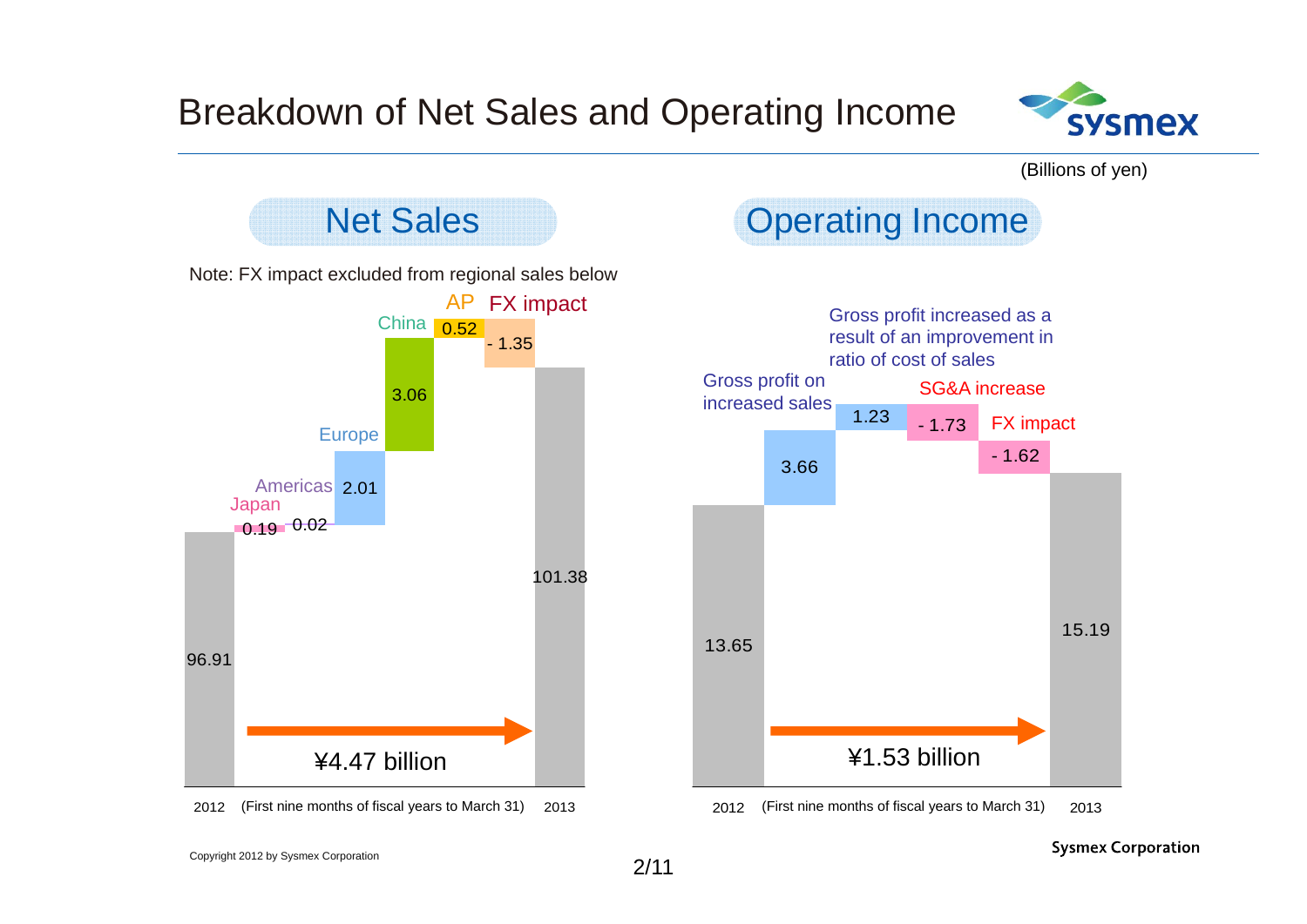

#### (Billions of yen)

|                 |                                | First nine months of fiscal<br>year ending March 31, 2013 |         | First nine months of fiscal year<br>ended March 31, 2012 |        | <b>YOY (Previous)</b> |
|-----------------|--------------------------------|-----------------------------------------------------------|---------|----------------------------------------------------------|--------|-----------------------|
|                 |                                |                                                           | Ratio   |                                                          | Ratio  | $period = 100\%)$     |
|                 | Hematology                     | 63.9                                                      | 63.1%   | 60.0                                                     | 62.0%  | 106.5%                |
|                 | <b>Hemostasis</b>              | 14.6                                                      | 14.4%   | 13.0                                                     | 13.4%  | 112.5%                |
|                 | Immunology                     | 1.3                                                       | 1.4%    | 1.4                                                      | 1.5%   | 95.5%                 |
|                 | <b>Clinical chemistry</b>      | 19                                                        | 1.9%    | 2.3                                                      | 2.5%   | 81.7%                 |
|                 | <b>Urinalysis</b>              | 7.9                                                       | 7.8%    | 7.7                                                      | 8.0%   | 102.3%                |
|                 | Other IVD <sup>*1</sup>        | 9.0                                                       | $9.0\%$ | 9.7                                                      | 10.0%  | 93.0%                 |
|                 | <b>IVD</b> business            | 98.8                                                      | 97.6%   | 94.3                                                     | 97.4%  | 104.8%                |
|                 | Life Science business          | 0.7                                                       | 0.7%    | 0.6                                                      | 0.6%   | 117.2%                |
|                 | Other businesses <sup>*2</sup> | 1.7                                                       | 1.7%    | 1.8                                                      | 2.0%   | 92.6%                 |
| Total net sales |                                | 101.3                                                     | 100.0%  | 96.9                                                     | 100.0% | 104.6%                |

\*1 POC, animal testing, IT, others

\*2 Scientific measuring, new business, others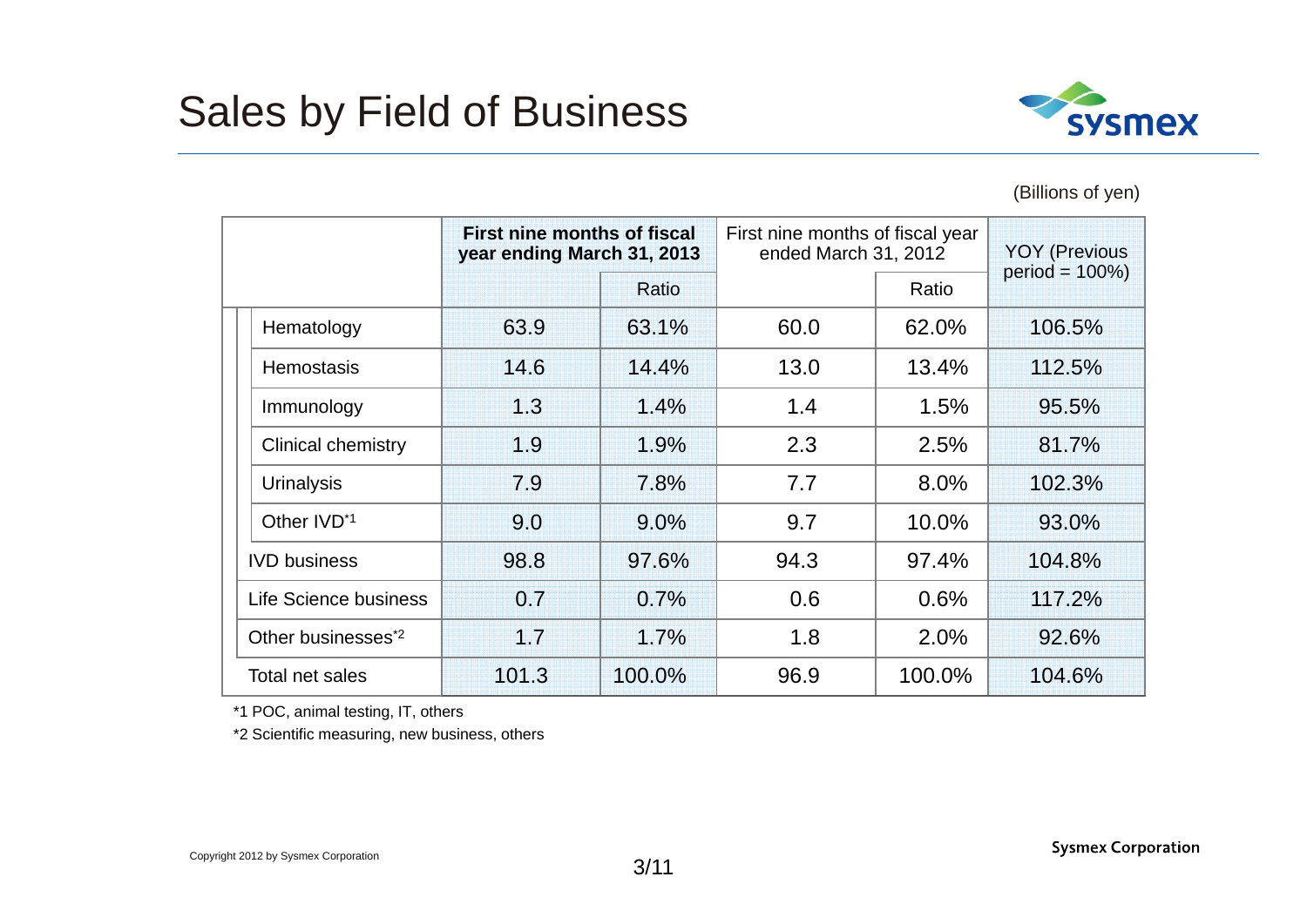## Net Sales by Geographic Region



| Net Sales by Geographic Region<br>(Sales to Customers) |                    |       |                                                              |      |                                                             |        | (Billions of yen)                      |  |
|--------------------------------------------------------|--------------------|-------|--------------------------------------------------------------|------|-------------------------------------------------------------|--------|----------------------------------------|--|
|                                                        |                    |       | First nine months of<br>fiscal year ending<br>March 31, 2013 |      | First nine months of<br>fiscal year ended<br>March 31, 2012 |        | <b>YOY</b><br>(Previous period = 100%) |  |
|                                                        |                    |       | Ratio                                                        |      | Ratio                                                       | (Yen)  | (Local currency)                       |  |
| <b>Net Sales</b>                                       |                    | 101.3 | 100%                                                         | 96.9 | 100%                                                        | 104.6% |                                        |  |
|                                                        | Americas           | 20.4  | 20.1%                                                        | 19.7 | 20.4%                                                       | 103.4% | 102.1%                                 |  |
|                                                        | Europe             | 27.5  | 27.2%                                                        | 27.5 | 28.4%                                                       | 100.3% | 108.5%                                 |  |
| Region                                                 | China              | 17.9  | 17.7%                                                        | 14.3 | 14.8%                                                       | 125.1% | 121.3%                                 |  |
|                                                        | AP                 | 5.9   | 5.9%                                                         | 5.2  | 5.4%                                                        | 113.3% | 111.4%                                 |  |
|                                                        | Japan <sup>*</sup> | 29.4  | 29.0%                                                        | 30.0 | 31.0%                                                       | 98.1%  |                                        |  |

Note: Includes South Korea, IDEXX and others

|      | <b>Exchange Rates</b>                                        | (Yen)                                                       |  |  |
|------|--------------------------------------------------------------|-------------------------------------------------------------|--|--|
|      | First nine months of<br>fiscal year ending<br>March 31, 2013 | First nine months of<br>fiscal year ended<br>March 31, 2012 |  |  |
| 1USD | 80.0                                                         | 79.0                                                        |  |  |
| 1EUR | 102.2                                                        | 110.6                                                       |  |  |
| 1RMB | 12.7                                                         | 12.3                                                        |  |  |
| 1SGD | 64.3                                                         | 63 2                                                        |  |  |

■ Percentage of Sales in Emerging Markets **First nine months of fiscal First nine months of fiscal year ending March 31, 2013year ended March 31, 2012 30.4% 27.4%Net sales:¥101.3 billionNet sales: ¥96.9 billion Sysmex Corporation** 

Copyright 2012 by Sysmex Corporation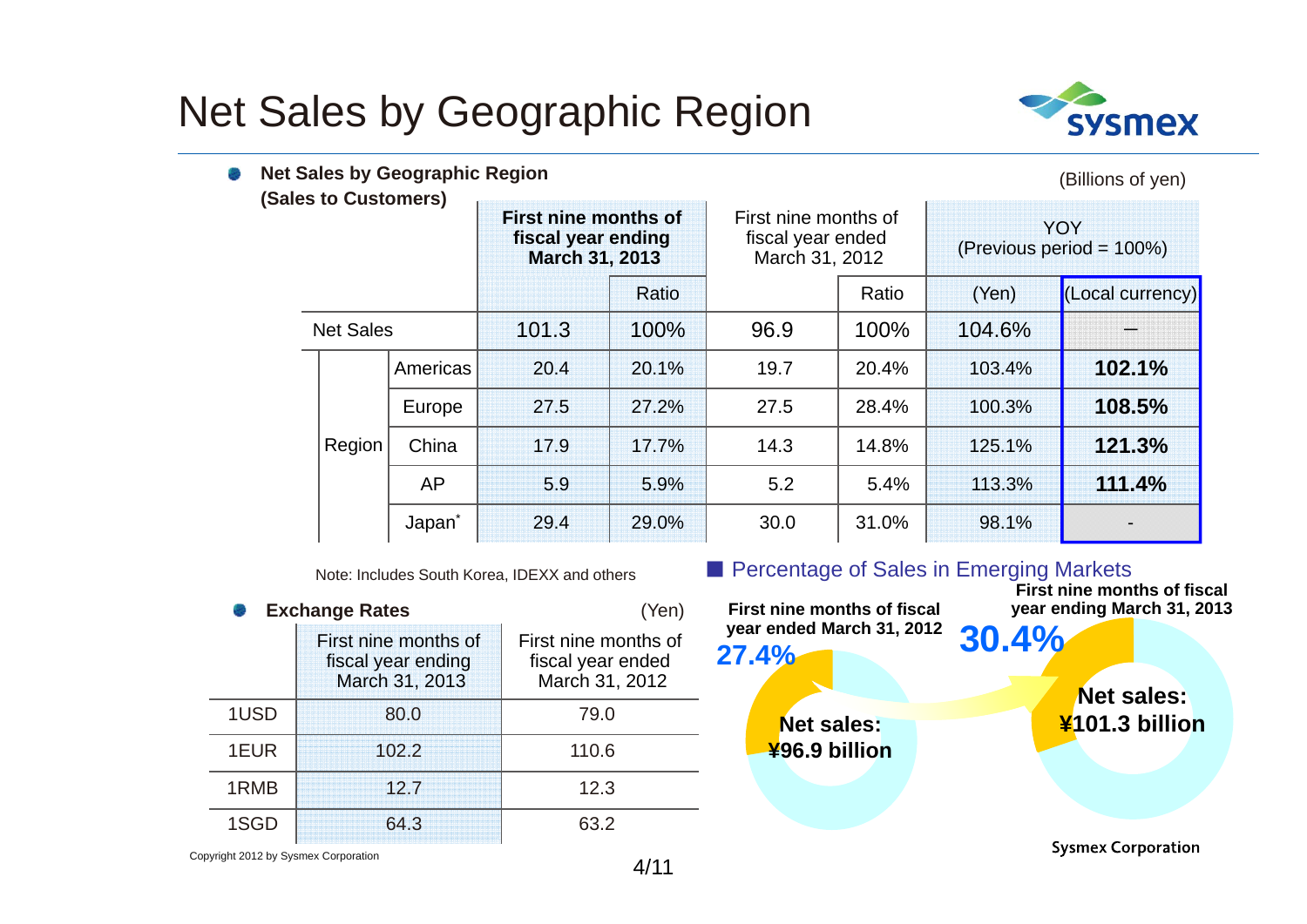#### Geographic Segment Information: Americas





|                  |                                                                                   |                                     | (Billions of yen)                     |  |
|------------------|-----------------------------------------------------------------------------------|-------------------------------------|---------------------------------------|--|
|                  | First nine months of First nine months of<br>fiscal year ending<br>March 31, 2013 | fiscal year ended<br>March 31, 2012 | YOY<br>(Previous period<br>$= 100\%)$ |  |
| <b>Net Sales</b> | 20.4                                                                              | 19.7                                | 103.4%                                |  |
| Operating Income | 1.3                                                                               | 22                                  | 60.6%                                 |  |

Note: On a local currency basis: net sales, 102.1%; operating income, 59.9%

- Sales growth leveled off, due to the impact of cautious purchasing of instruments in the United States.
	- United States: Instrument sales were affected by factors such as longerthan-expected XN clearance and cautious purchasing in response to uncertainty about the direction of the medical reform bill, but sales of reagents and services increased due to a higher installed instrument base.
	- ➤ Central and South America:Sales were favorable in Brazil, but sales in the region were down slightly due to a decrease in the number of project bids in Mexico.
	- Operating income declined, due to such factors as higher SG&A expenses for spending to reinforce sales and support structures and related to office relocation and changes in intragroup transaction prices.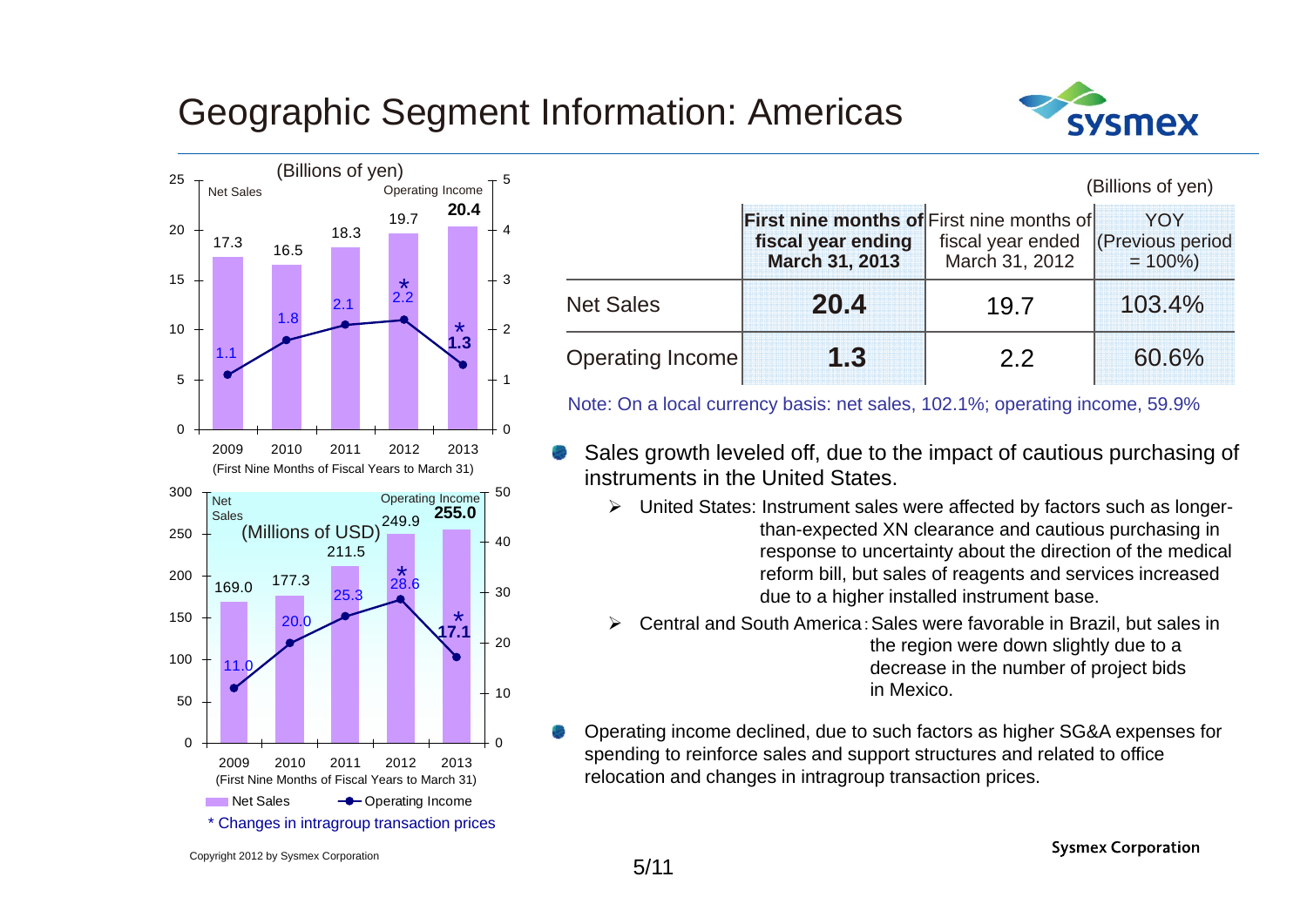### Geographic Segment Information: Europe





|                         |                                                              |                                                             | (Billions of yen)                    |
|-------------------------|--------------------------------------------------------------|-------------------------------------------------------------|--------------------------------------|
|                         | First nine months of<br>fiscal year ending<br>March 31, 2013 | First nine months of<br>fiscal year ended<br>March 31, 2012 | YOY<br>(Previous period<br>$= 100\%$ |
| <b>Net Sales</b>        | 27.5                                                         | 27.5                                                        | 100.3%                               |
| <b>Operating Income</b> |                                                              | 3.8                                                         | 107.6%                               |

Note: On a local currency basis, net sales, 108.5%; operating income, 116.4%

Sales were up on a local currency basis due to steady XN sales but yen appreciation resulted in flat sales on a yen basis.

- $\triangleright$  Five maior countries: Sales rose on a local currency basis, despite being affected by economic crises.
- Italy: Sales were down due to factors such as budget delays at government-affiliated hospitals.
- France: Sales were favorable, centered on the XN.
- United Kingdom: Reagent sales rose, due to an increase in the installed instrument base.
- > Other parts of Europe: Sales were up in the Benelux countries due to XN sales.
- Eastern Europe, Russia: Sales rose in Russia, but were down slightly in Eastern Europe.
- > Middle East. Africa: Sales increased, due to acquisition of government-related projects in Saudi Arabia and South Africa.
- An improved ratio of cost of sales outweighed the impact of yen appreciation and higher SG&A expenses, causing operating income to rise.**Sysmex Corporation**

Copyright 2012 by Sysmex Corporation 6/11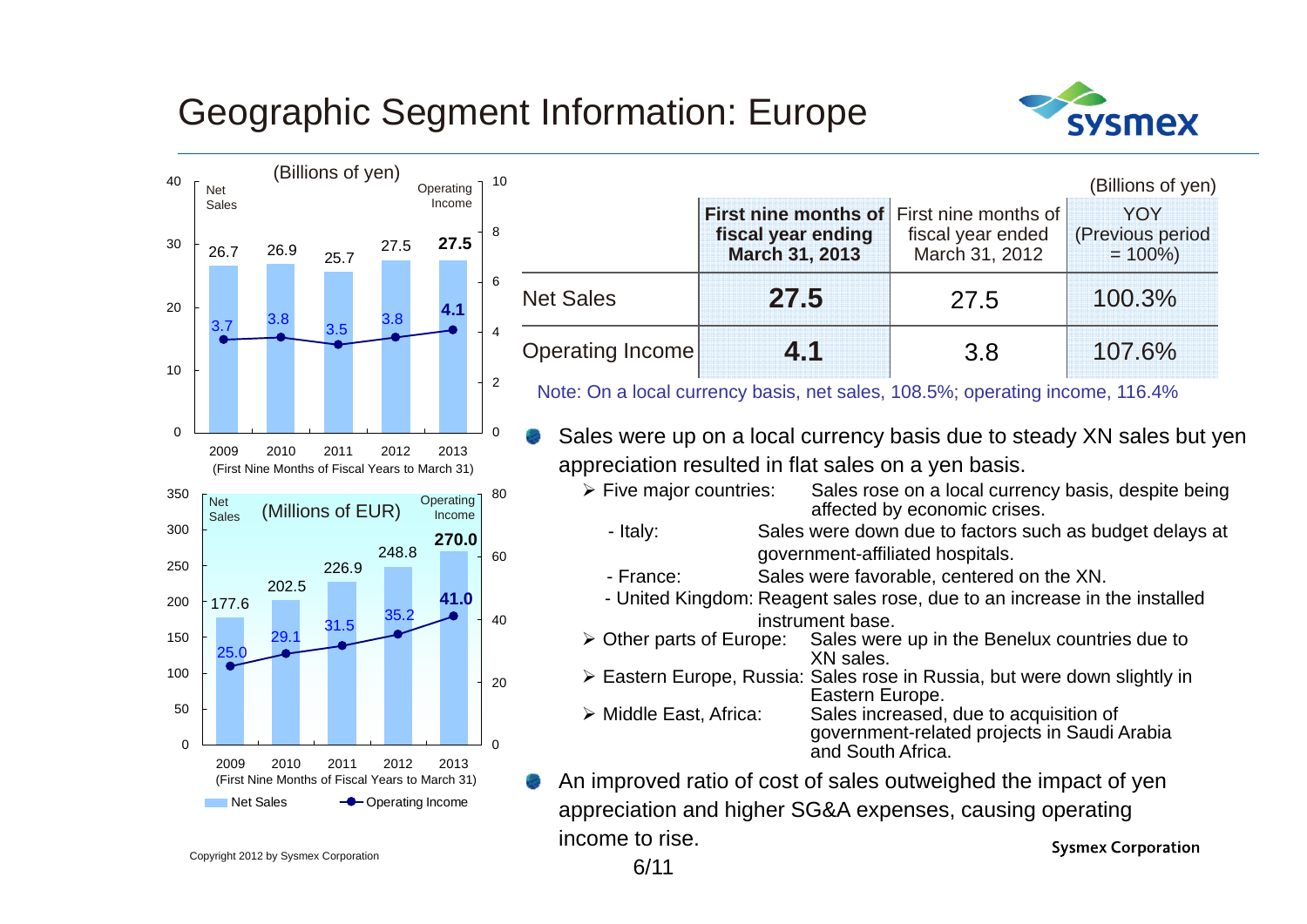#### Geographic Segment Information: China



|     | (Billions of yen) |      | Operating<br>Income<br>17.9 | -5 |                  |                                                                                                 |                                     | (Billions of yen)                     |
|-----|-------------------|------|-----------------------------|----|------------------|-------------------------------------------------------------------------------------------------|-------------------------------------|---------------------------------------|
|     | 11.3              | 14.3 |                             |    |                  | <b>First nine months of First nine months of</b><br>fiscal year ending<br><b>March 31, 2013</b> | fiscal year ended<br>March 31, 2012 | YOY<br>(Previous period<br>$= 100\%)$ |
| 8.7 |                   |      |                             |    | <b>Net Sales</b> | 17.9                                                                                            | 14.3                                | 125.1%                                |
| 2.1 |                   | 1.9  | 1.9                         |    | Operating Income | 1.9                                                                                             | 1.9                                 | 101.9%                                |

Note: On a local currency basis, net sales, 121.3%; operating income, 98.8%

- Although sales were sluggish in some parts of the Chinese market, sales continued to rise in the hematology and non-hematology fields.
	- $\triangleright$  Hematology: Despite sluggishness on some bidding projects, sales were up due to higher sales of system products and five-part white blood cell differentiation instruments.
	- $\triangleright$  Hemostasis: Sales of instruments and reagents both increased, in line with growing demand for coagulation and fibrin analysis.
	- $\triangleright$  Urinalysis: Reagent sales increased in line with expansion in installed base of urinalysis transport system products.
	- Clinical chemistry:Sales were down due to a delay in sales of certain reagents.
- Operating income rose slightly, with changes in intragroup transaction prices countering major increase in sales.

VSMAX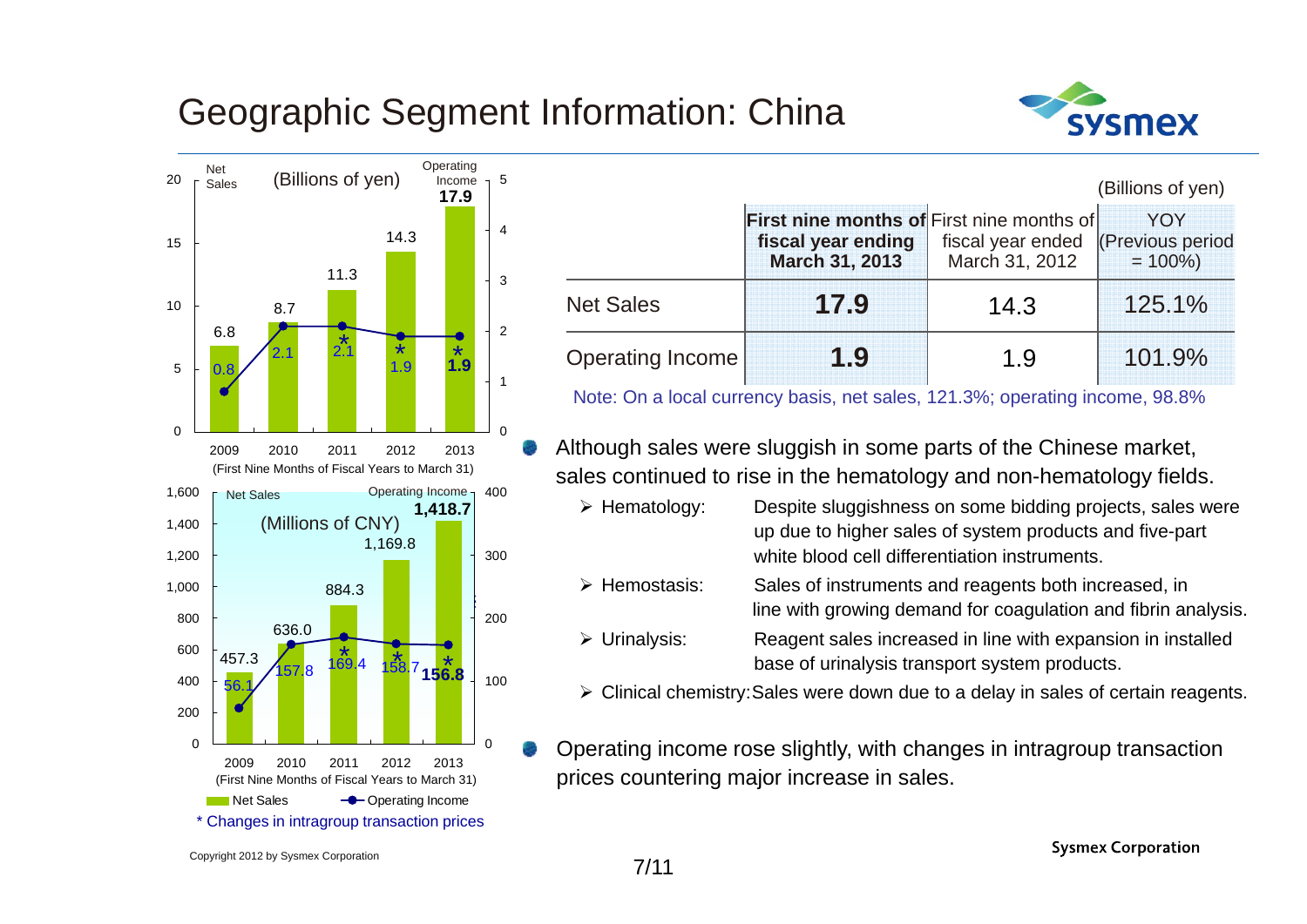#### Geographic Segment Information: AP





|                  |                                                                                          |                                     | (Billions of yen)                            |
|------------------|------------------------------------------------------------------------------------------|-------------------------------------|----------------------------------------------|
|                  | <b>First nine months of First nine months of</b><br>fiscal year ending<br>March 31, 2013 | fiscal year ended<br>March 31, 2012 | <b>YOY</b><br>(Previous period<br>$= 100\%)$ |
| <b>Net Sales</b> | 5.9                                                                                      | 5.2                                 | 113.3%                                       |
| Operating Income | 0.5                                                                                      | 0.1                                 | 436.9%                                       |

Note: On a local currency basis: net sales, 111.4%; operating income, 429.7%

- Sales increased, centering on hematology field in Southeast Asia and Oceania, although down in South Asia.
	- $\blacktriangleright$  South Asia: Sales were down in India, due to delays in renewing distributor agreements, but entered a recovery phase in the third quarter.
	- $\blacktriangleright$  Southeast Asia: Sales increased as a result of increased selling volume stemming from the shift to direct selling in the Philippines and Thailand (October)
	- $\blacktriangleright$  Oceania: Sales were favorable, due to the acquisition of major projects and XN-focused sales.

Operating income increased substantially, as improved cost of sales ratio compensated for increased SG&A expenses stemming from reinforcement of sales and support structures in the Philippines and Taiwan.**Sysmex Corporation** 

Copyright 2012 by Sysmex Corporation 8/11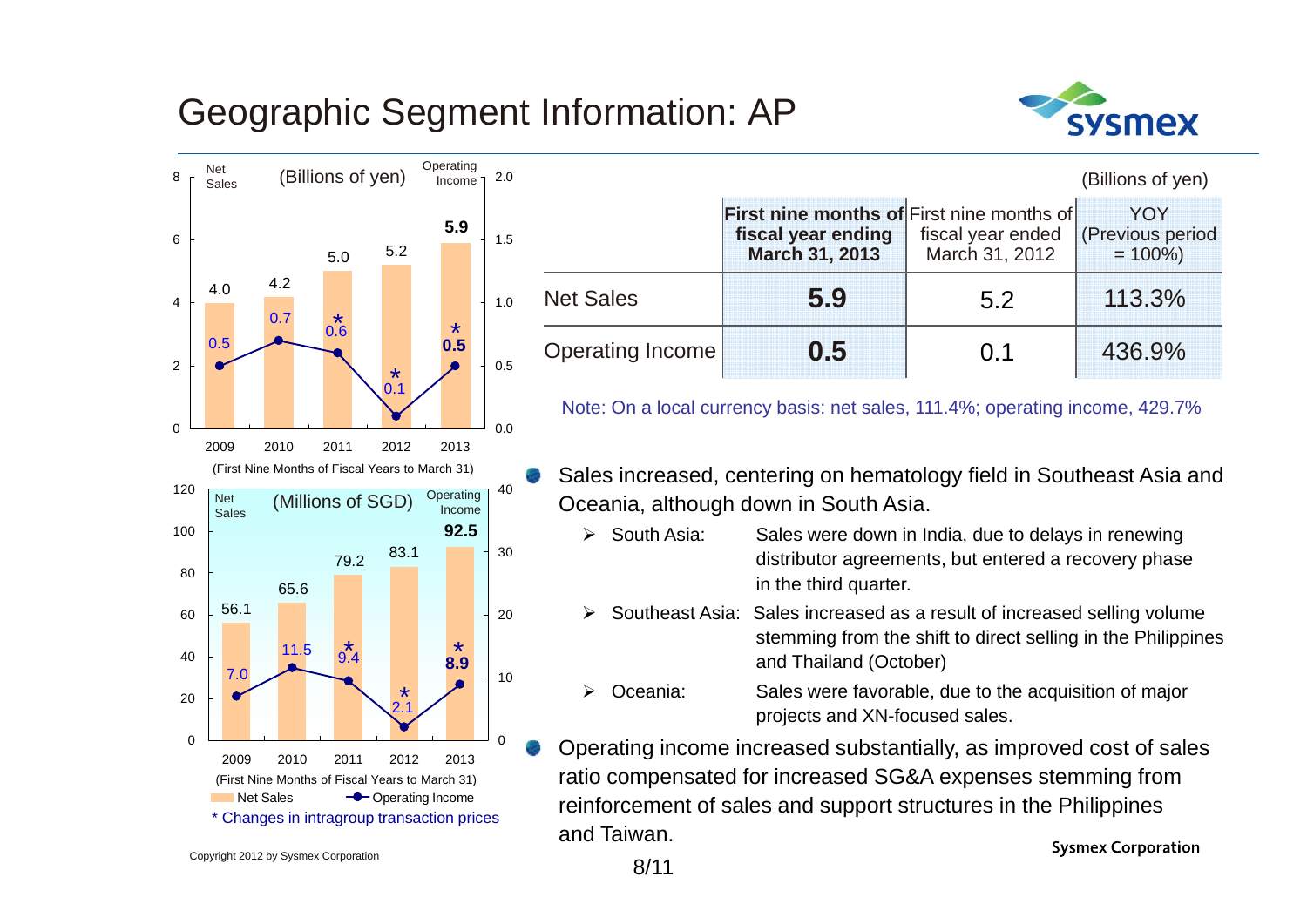### Geographic Segment Information: Japan



**Sysmex Corporation** 



Copyright 2012 by Sysmex Corporation

 $9/11$ 

and curtailed SG&A expenses.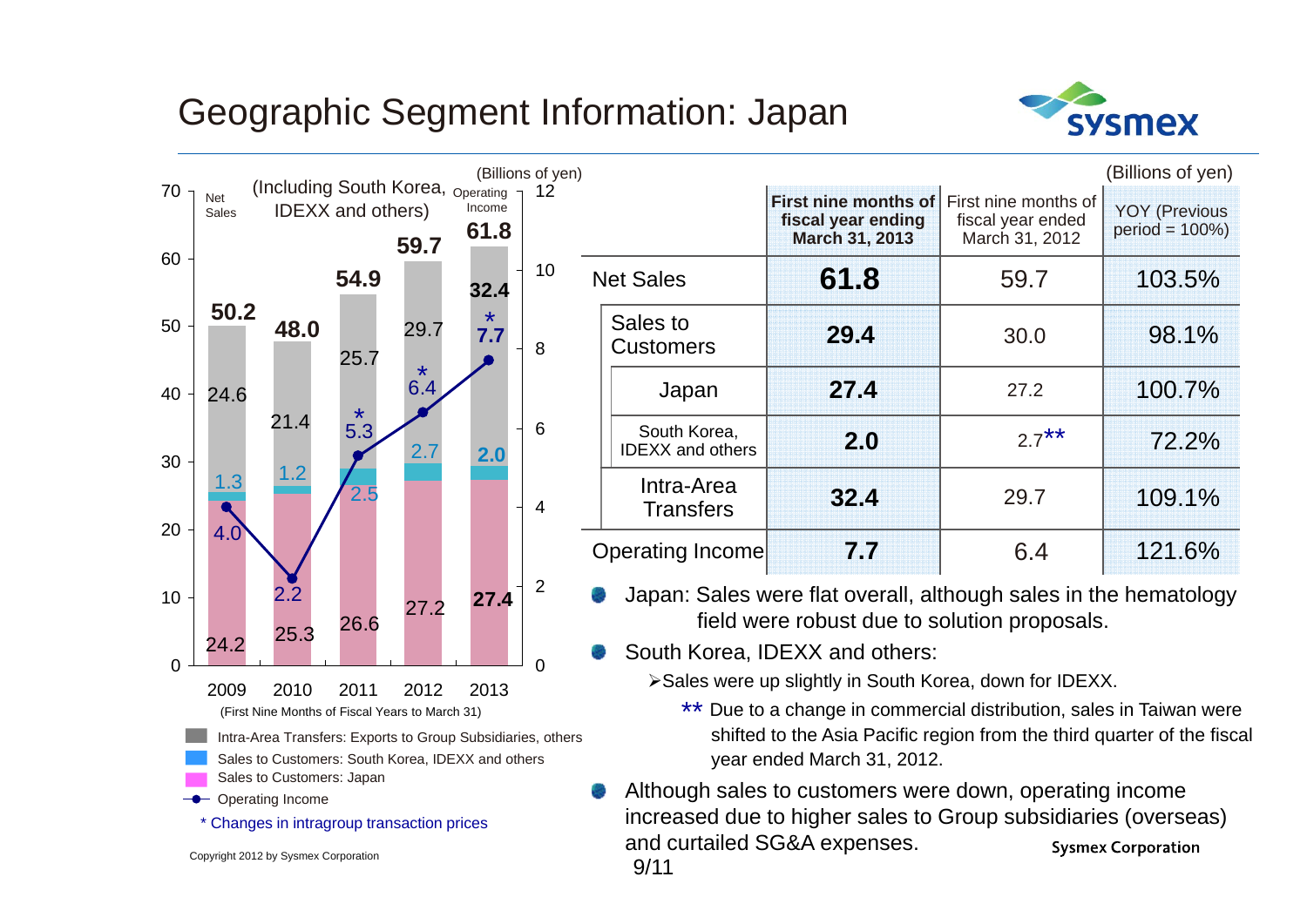#### Consolidated Earnings Forecast

(No revisions subsequent to November 2012 announcement)



#### Copyright 2012 by Sysmex Corporation 111.8  $116.1$ 124.6 134.7**140.0 (Up 3.9%)**  $\frac{15.7}{15.1}$ 18.2 19.2 **20.0 (Up 4.1%)** 12.9 15.7 17.9 19.1 **19.5**  8.0 9.7 1<sub>1.4</sub> 12.0 12.1 (Billions of yen) 250<br>250 Note: Initial assumptions:  $1USD = 480$  1EUR =  $4105$ 2009 2010 2011 2012 20132013 Net SalesOperating Income  $\leftarrow$  Ordinary Income  $\leftarrow$  Net Income Sysmex Corporation **(Up 1.9%) (Up 0.8%) (Forecast)** 10/11 **Assumed second-half exchange rates: 1USD = ¥80 1EUR = ¥105 Assumed full-year exchange rates: 1USD = ¥80.0 1EUR = ¥102.9** Actual for fiscal year ended March 31, 2012:  $1USD = 479.1$  1EUR =  $4109.0$ Net Sales: **¥140.0 billion**Consolidated Earnings Forecast for the Fiscal Year Ending March 31, 2013 Operating Income: **¥20.0 billion** Ordinary Income: **¥19.5 billion** Operating Margin: **14.3%** Net Income: **¥12.1 billion**Net Income Margin: **8.6%** Planned Investment■ Capital Expenditure: ¥12.6 billion Depreciation and Amortization: ■ R&D Expenditure: ¥12.5 billion Ordinary Margin: **13.9%** (Fiscal years to March 31)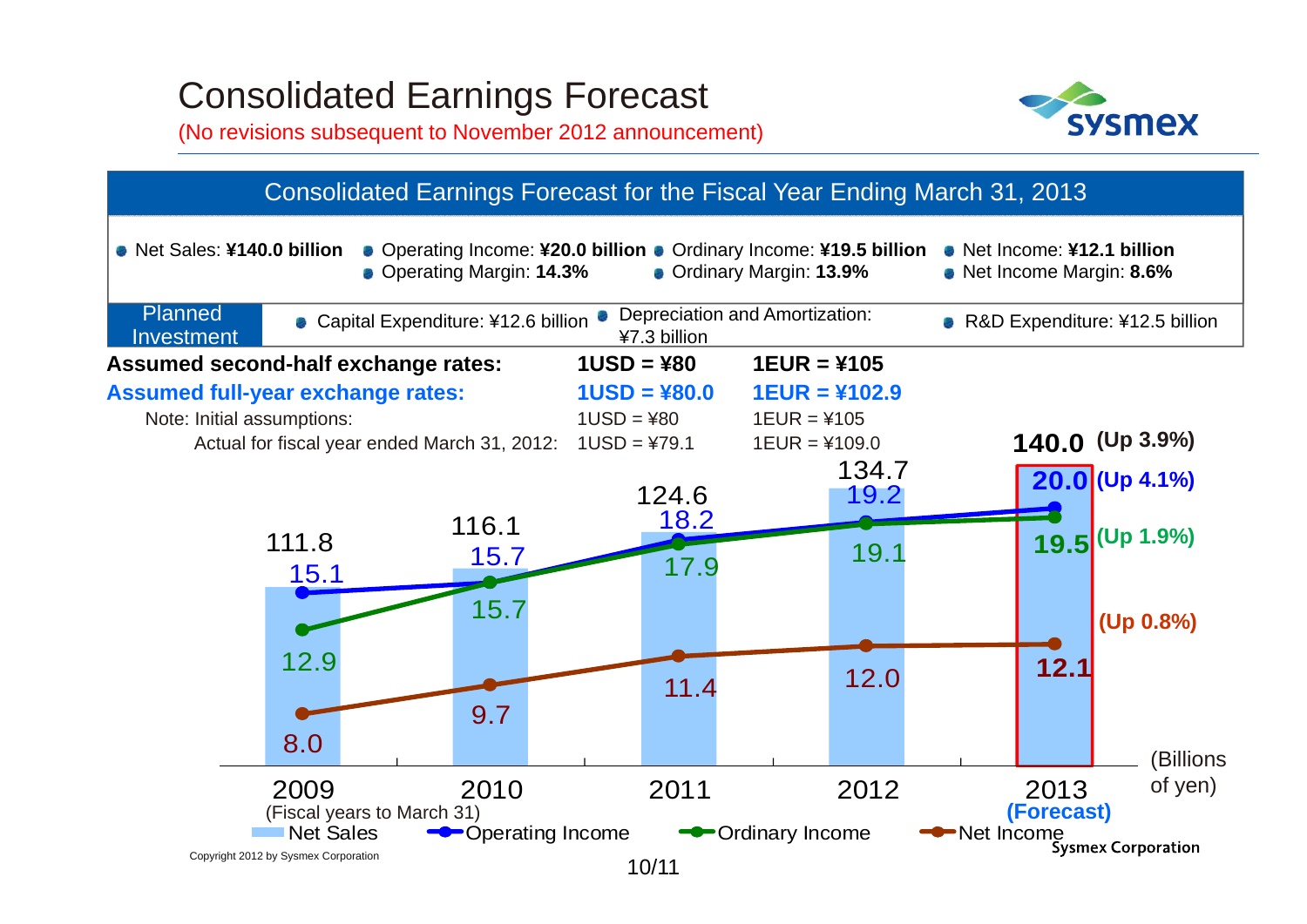

#### Financial Targets: Sales and Operating Income